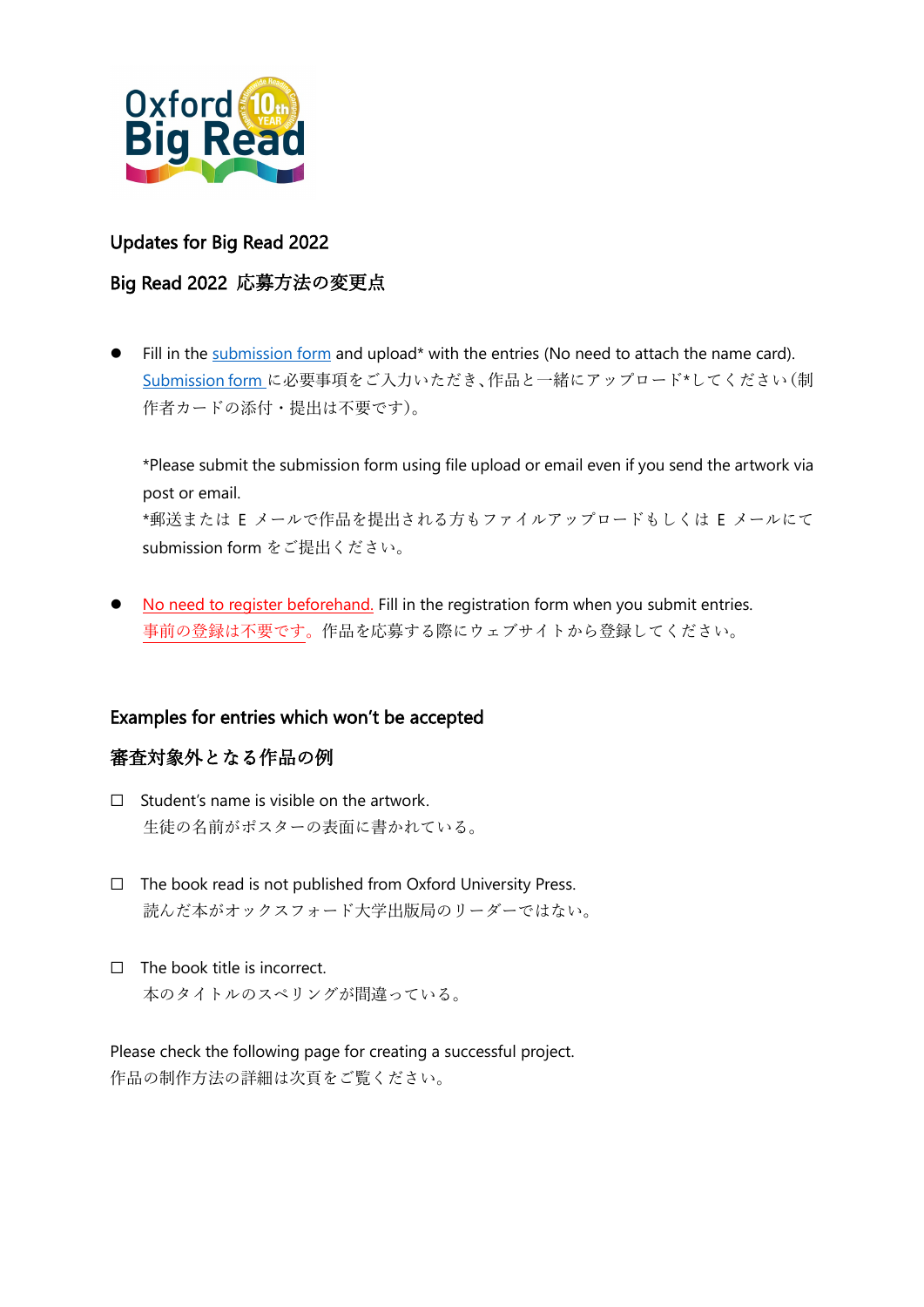

## **Project Template**

**作品制作方法**

#### **POSTER /** ポスター



上記の要件が含まれていれば、紙面内でレイアウトは 自由に制作可能です。

### **TASK**

- **Choose and read one graded reader.**
- **After reading, create a poster for your book. It should include:**
	- **1) the title of the story**
	- **2) some English text summarizing the story**
	- **3)**  $\bullet$  a brief recommendation of the story **explaining why you liked it and why others should read it (fiction)**
		- $\bullet$  **an opinion about the topic of the book (non-fiction)**
	- **4) some drawn pictures, artwork or images from the story or related to the story**
- **The whole text should be more than eight sentences.**
- **English only.**
- **Poster can be any size between B5 and A3 at a maximum.**

### **Check list for a successful project**

- Includes the title of the book. 本のタイトルが書かれている
- Includes a summary of the story. 本のあらすじが書かれている
- Includes a brief recommendation of the story (fiction), or your opinion about the topic of the book(non-fiction).
	- 好きな点、おすすめの点とその理由が書かれている(フィク ション)、または、本のテーマについて自分の意見を述べて いる (ノンフィクション)
- Includes more than 8 sentences. 文章が 8 文以上ある
- The whole text is NOT copied straight from the book, the back cover, or the internet. 文章は本から写したものではなく、オリジナルである
- Includes some drawn pictures, artwork or images related to the book. 本の内容を表したイラストなどを載せている

#### 課題

- **リーダーを1冊選んで読みましょう。**
- 本を読んだ後、以下の要件を満たすポスターを制作 しましょう。
	- **1)** 読んだ本のタイトルが書かれていること
	- **2)** あらすじが記述されていること
	- 3) 好きな点とその本をすすめたい理由が記述 されていること(フィクション)
		- その本のテーマについて自分の意見を述べ ていること(ノンフィクション)
	- **4)** イラストや写真など、文章以外の手法で本の内 容が表現されていること
- 文章は**8**文以上書きましょう。
- タイトル・文章の記述は英語に限ります。
- 用紙のサイズは**B5**から**A3**以内に収めてください。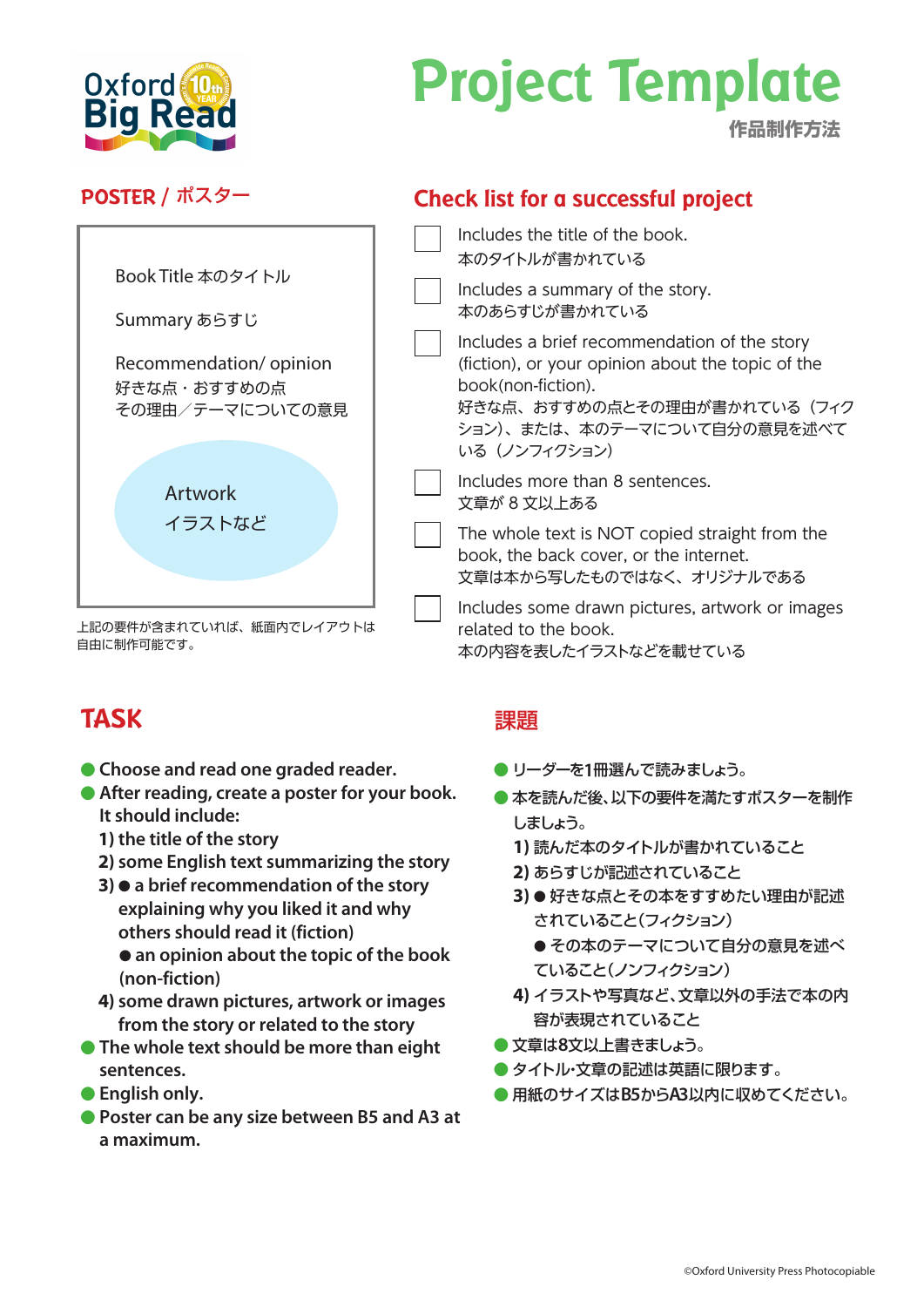#### Student Name:

| <b>Elements</b>                                     | <b>Total 30</b> |
|-----------------------------------------------------|-----------------|
| <b>Title</b>                                        | 5/              |
| Sentence (structure, number of sentences)           | $20 \angle$     |
| Artwork (at least 1)                                | 5/              |
| <b>Writing</b>                                      | <b>Total 35</b> |
| Sentence (grammar, spelling, punctuation)           | $15 \angle$     |
| Content (summary, recommendation/opinion)           | $20 \angle$     |
| <b>Creation</b>                                     | <b>Total 35</b> |
| Handwriting                                         | $15 \angle$     |
| Artwork (clear connection, originality, creativity) | $20 \angle$     |
| <b>TOTAL</b>                                        | 100 $\times$    |

#### Student Name:

| <b>Elements</b>                                     | <b>Total 30</b> | Comments: |
|-----------------------------------------------------|-----------------|-----------|
| Title                                               | 5/              |           |
| Sentence (structure, number of sentences)           | 20/             |           |
| Artwork (at least 1)                                | 5/              |           |
| <b>Writing</b>                                      | <b>Total 35</b> |           |
| Sentence (grammar, spelling, punctuation)           | $15 \angle$     |           |
| Content (summary, recommendation/opinion)           | $20 \; /$       |           |
| <b>Creation</b>                                     | <b>Total 35</b> |           |
| Handwriting                                         | $15 \; /$       |           |
| Artwork (clear connection, originality, creativity) | $20 \angle$     |           |
| TOTAL                                               | 100 $\times$    |           |

#### Student Name:

| <b>Elements</b>                                     | <b>Total 30</b> | Comments: |
|-----------------------------------------------------|-----------------|-----------|
| <b>Title</b>                                        | $5\angle$       |           |
| Sentence (structure, number of sentences)           | $20 \angle$     |           |
| Artwork (at least 1)                                | 5/              |           |
| <b>Writing</b>                                      | <b>Total 35</b> |           |
| Sentence (grammar, spelling, punctuation)           | $15 \angle$     |           |
| Content (summary, recommendation/opinion)           | $20 \angle$     |           |
| <b>Creation</b>                                     | <b>Total 35</b> |           |
| Handwriting                                         | 15/             |           |
| Artwork (clear connection, originality, creativity) | $20 \angle$     |           |
| ΤΟΤΑL                                               | 100 $\angle$    |           |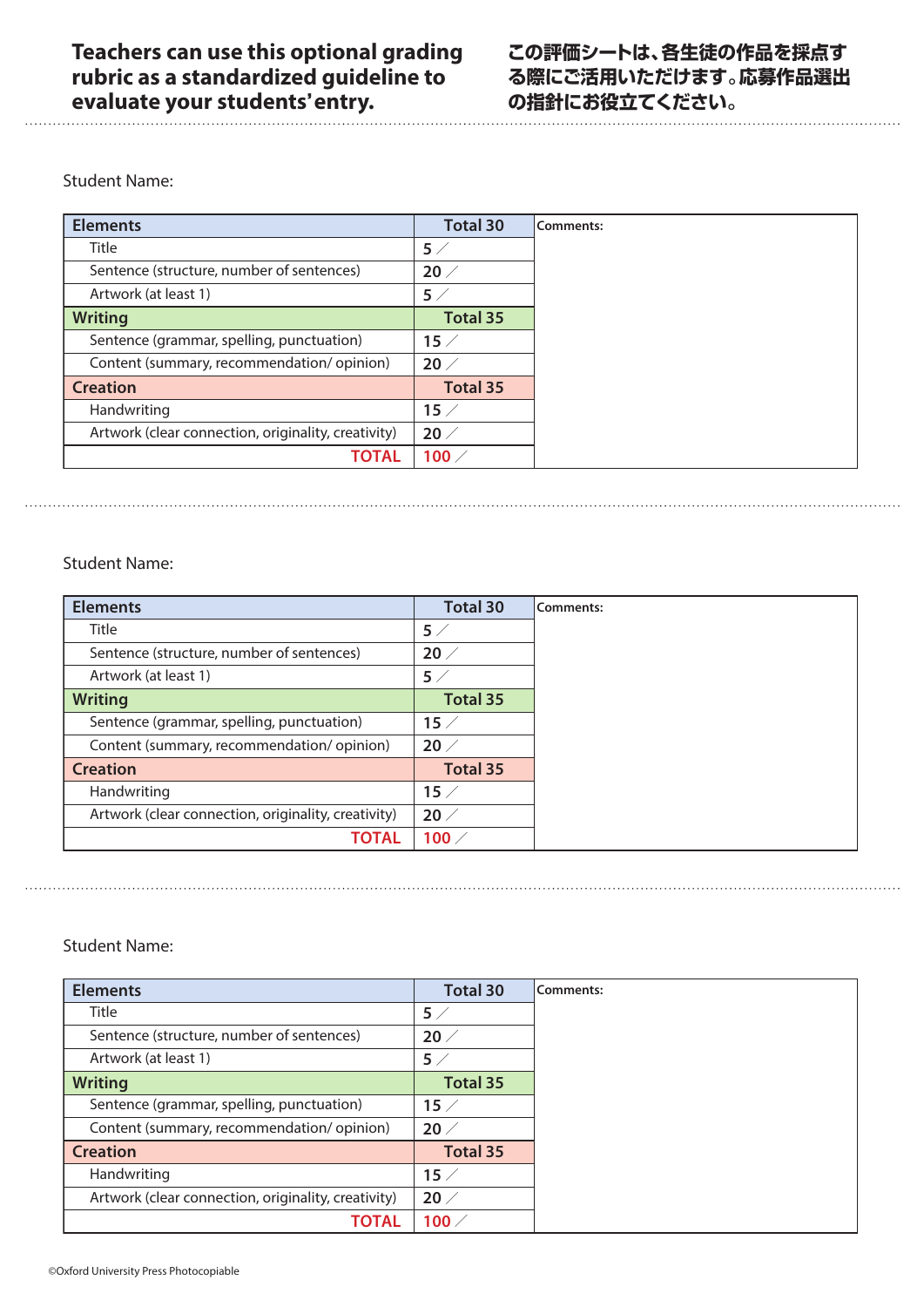

# **My Reading Diary**

**マイ・リーディング・ダイアリー**

**Help other students decide which book in the library to read next. A book review is a good way to share your ideas! Use this reading diary to help you with your project.**

他の人が本を選ぶ際の参考になるよう、リーディング・ダイ アリーに沿って読んだ本の内容や好きな点を書いてみま しょう。自分の考えをまとめるのにも役立ちます。このダ イアリーは作品制作の補助として使うものです。作品とし て応募することはできません。

| Title of book:<br>本のタイトル  |                                                                                                                              |
|---------------------------|------------------------------------------------------------------------------------------------------------------------------|
| <b>Author:</b><br>著者名     |                                                                                                                              |
| Level:<br>レベル             |                                                                                                                              |
| Your name:<br>あなたの名前      |                                                                                                                              |
| <b>Star rating:</b><br>評価 | <b>*= OK まあまあ **= Good 普通</b><br><del>***</del> = Very Good 良い<br>**** = Excellent とても良い   ****** = The best book ever! 最高 ! |

## **Let**'**s write some sentences!** 簡単な英文を書いてみましょう。

- What is the name of the main character or characters in this book? この本の主人公の名前は何ですか。 1.
- What are the important points of this book? この本の重要なポイントは何ですか。 2.

*The important points of this book are*

What is your favorite scene or idea in the book? この本の一番面白い場面や考えなどは何ですか。 3.

4. Did you learn something new from this book? What did you learn? この本を読んで、何かを学びましたか?それは何ですか。

*After reading this book, I learned*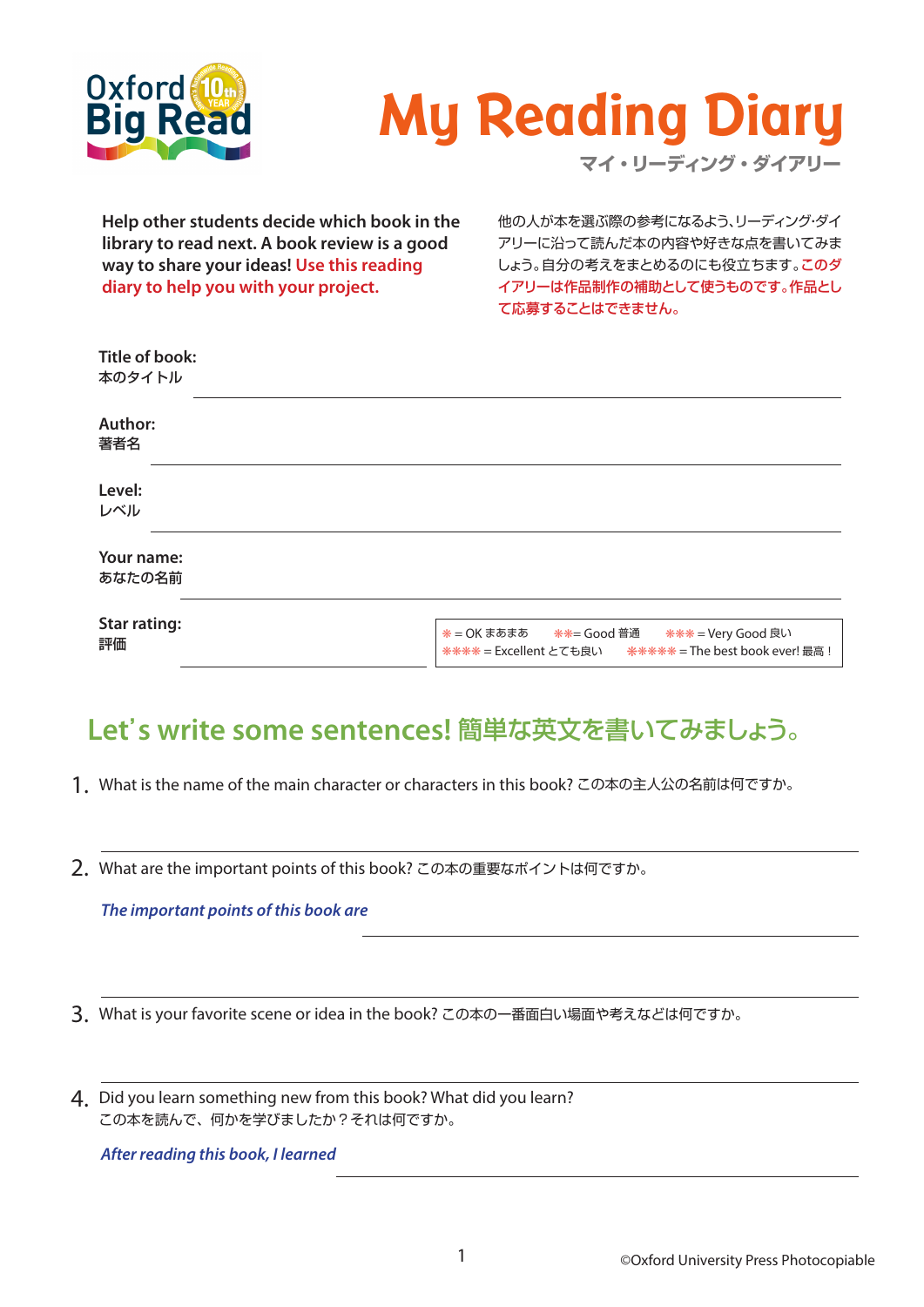



## **New Words/** 学んだ単語

Did you learn any new words from this book? Write your new words here:

この本を読んで、新しい単語を学びましたか。 以下の枠に学んだ単語を書いてください。

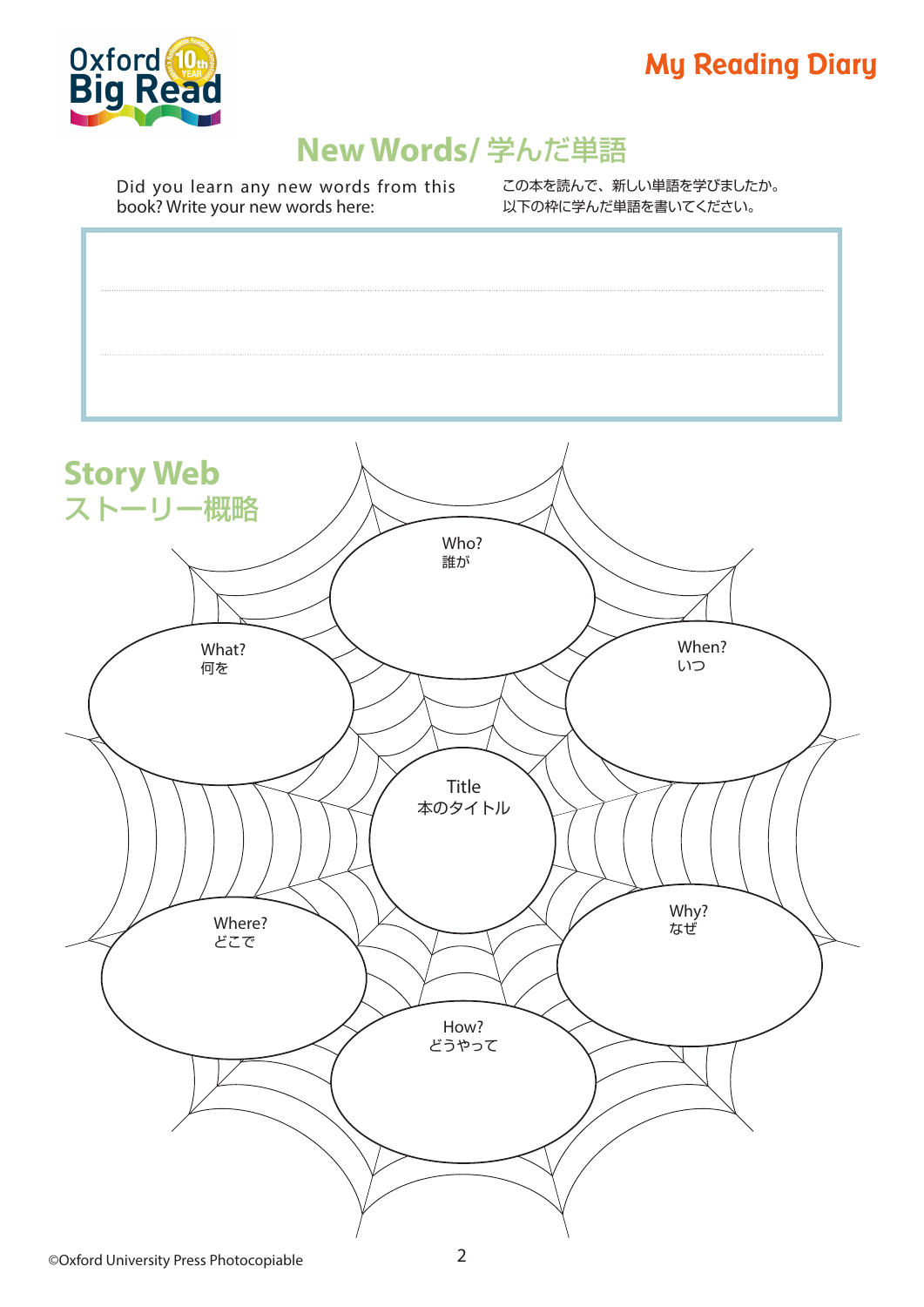## **My Reading Diary**



## **Picture Ideas/** イラストのアイデア

Draw a picture or many pictures of something you like about this book. Think about: characters, places in the story, how it makes you feel, etc. Have fun! **Use this page to help you with your project.**

この本の好きなところ、場面、キャラクター、感想などを テーマに絵を描いてみましょう。本の内容を自由に表現 してみてください。クリエイティブな絵がポイント! このページを作品として応募することはできません。作 品制作の案を練るためにお使いください。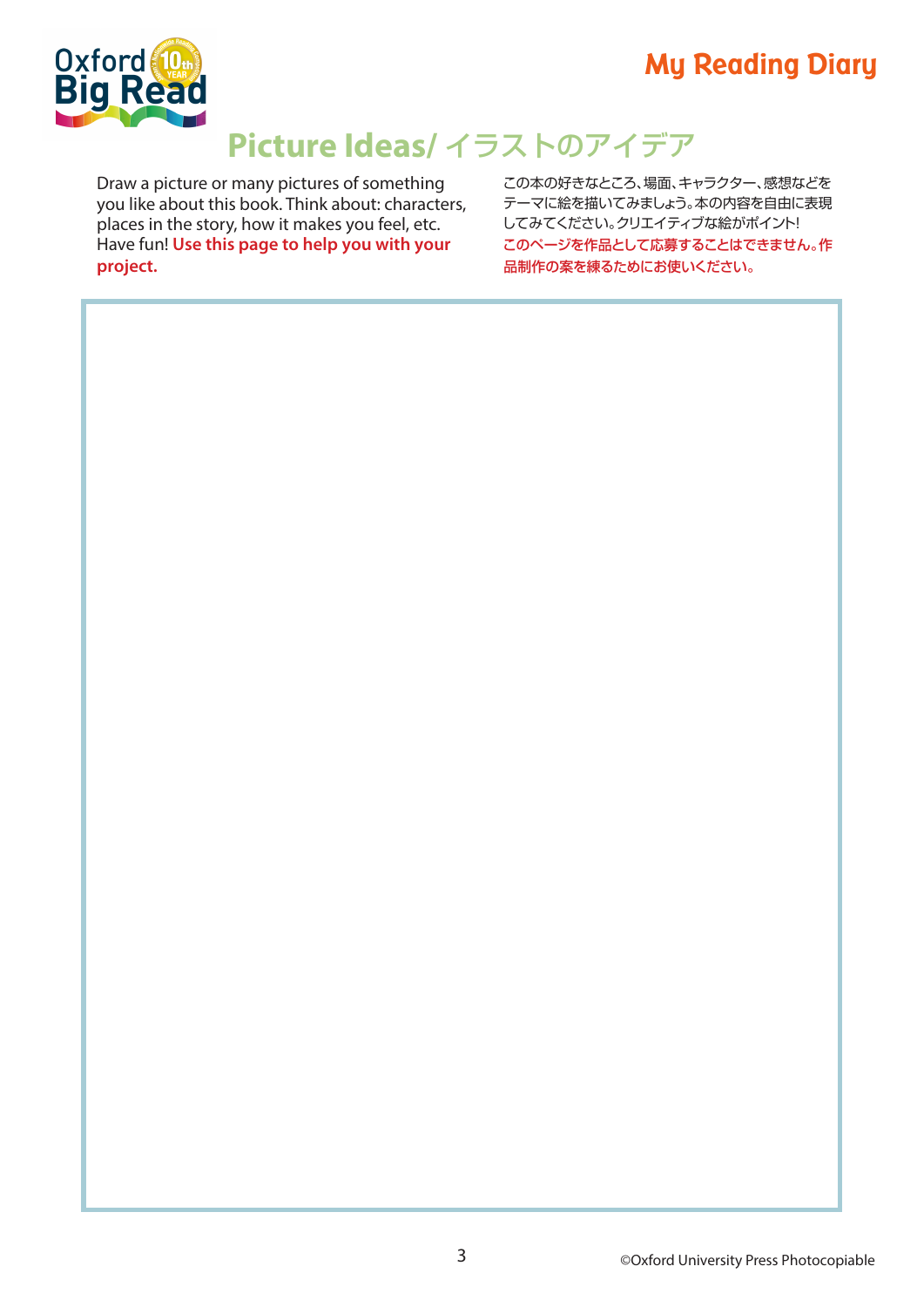## **My Reading Diary**



## **Summary/** まとめ

Do you recommend this book to other students to read? Why? Use your sentences from pages 1-3 and write a paragraph telling other students what you liked about the book (don't tell the ending!).

他の人にこの本を薦めたいですか?それはなぜですか。 1~3ページに書いた内容をまとめ、好きな点やあらす じなどを英語で書いてみましょう。これから読む人のた めに、結末がわかってしまわないよう注意してください。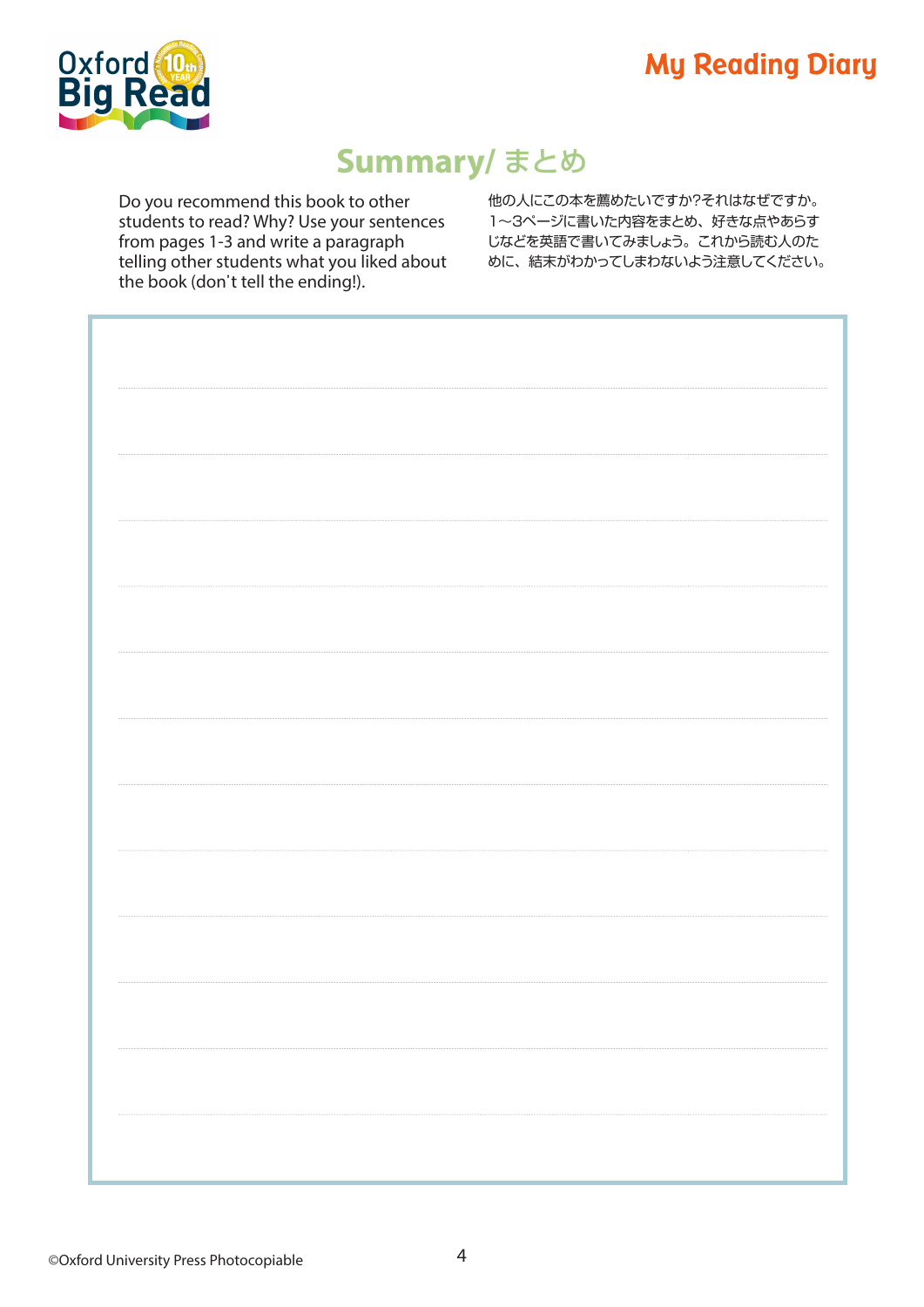## Certificate of Participation Certificate of Participation

This is to certify that

joined the Oxford Big Read Competition by Oxford University Press.

Date:

Signature:

Bill Bowler Author and Founder Editor



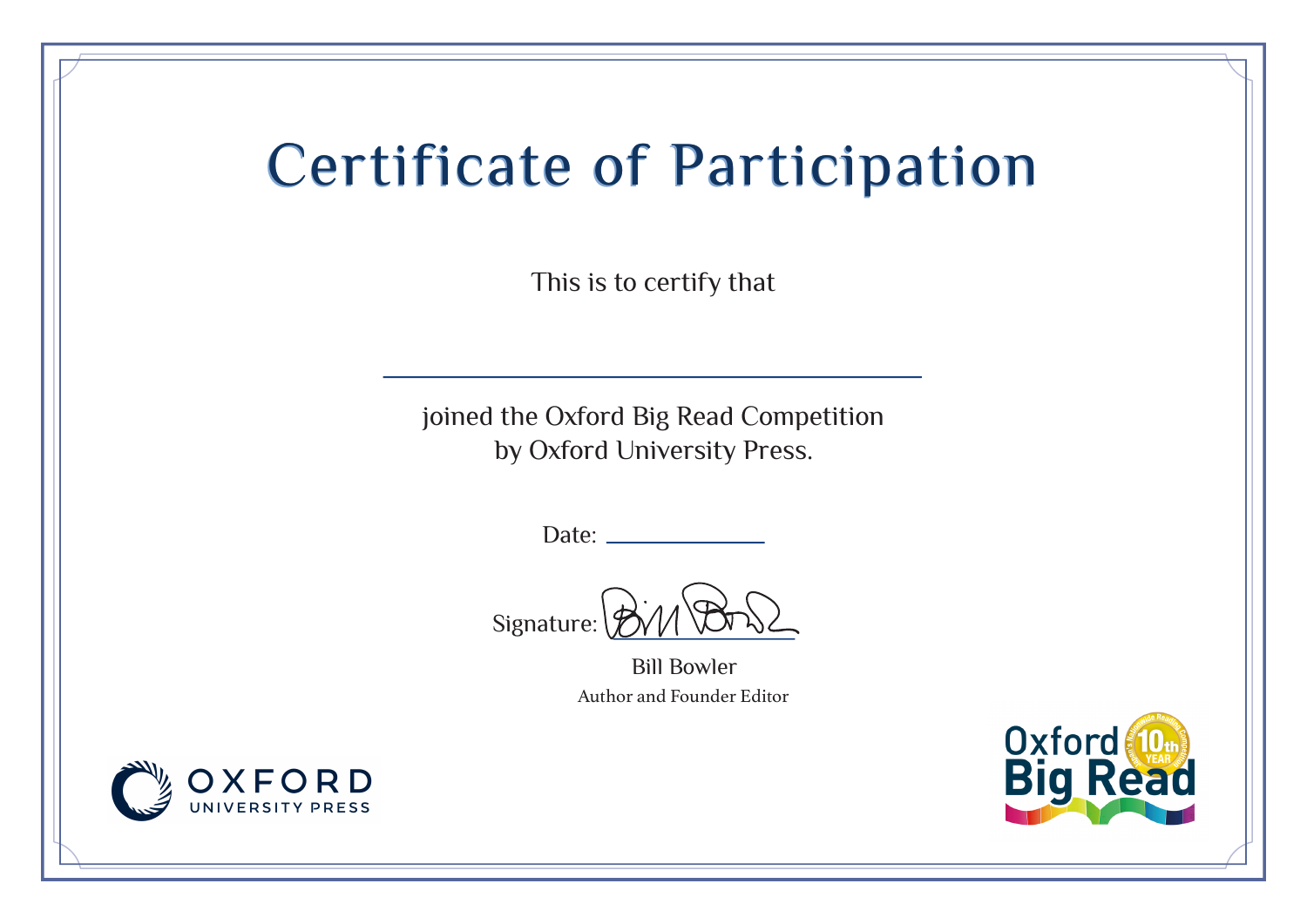

#### Dear Parent,

Oxford University Press would like to inform you that your child has been asked to participate in a nation-wide reading contest called the Oxford Big Read, to help improve his/her English ability.

This competition will be held at junior and senior high schools across Japan. The purpose of the Oxford Big Read is to get students interested in reading books in English. We believe reading is an important tool to help students improve their English, as well as enrich their character and understanding of the world.

The Oxford Big Read will take place in your child's regular English class and will be facilitated by the English teacher, however most reading will be done outside of class. The competition will involve your child reading a shot book in English and then creating a poster about the book. If your child's poster is selected as a winner, he/ she will win a dictionary and an Oxford Reading Club digital library 1 year access code! The competition will start in May and finish in November 2022.

If you have any questions about the competition, we encourage you to get in touch with your child's English teacher. We hope you will continue to encourage your child's English learning and education.

Warm regards,

Oxford University Press

3F Sotetsu Tamachi Building 4-17-5 Shiba Minato-Ku, Tokyo 108-8386 03-5444-5454 Telephone www.oupjapan.co.jp elt.japan@oup.com



Oxford University Press is a department of the University of Oxford. It furthers the University's objective of excellence in research, scholarship, and education by publishing worldwide.

©Oxford University Press Photocopiable